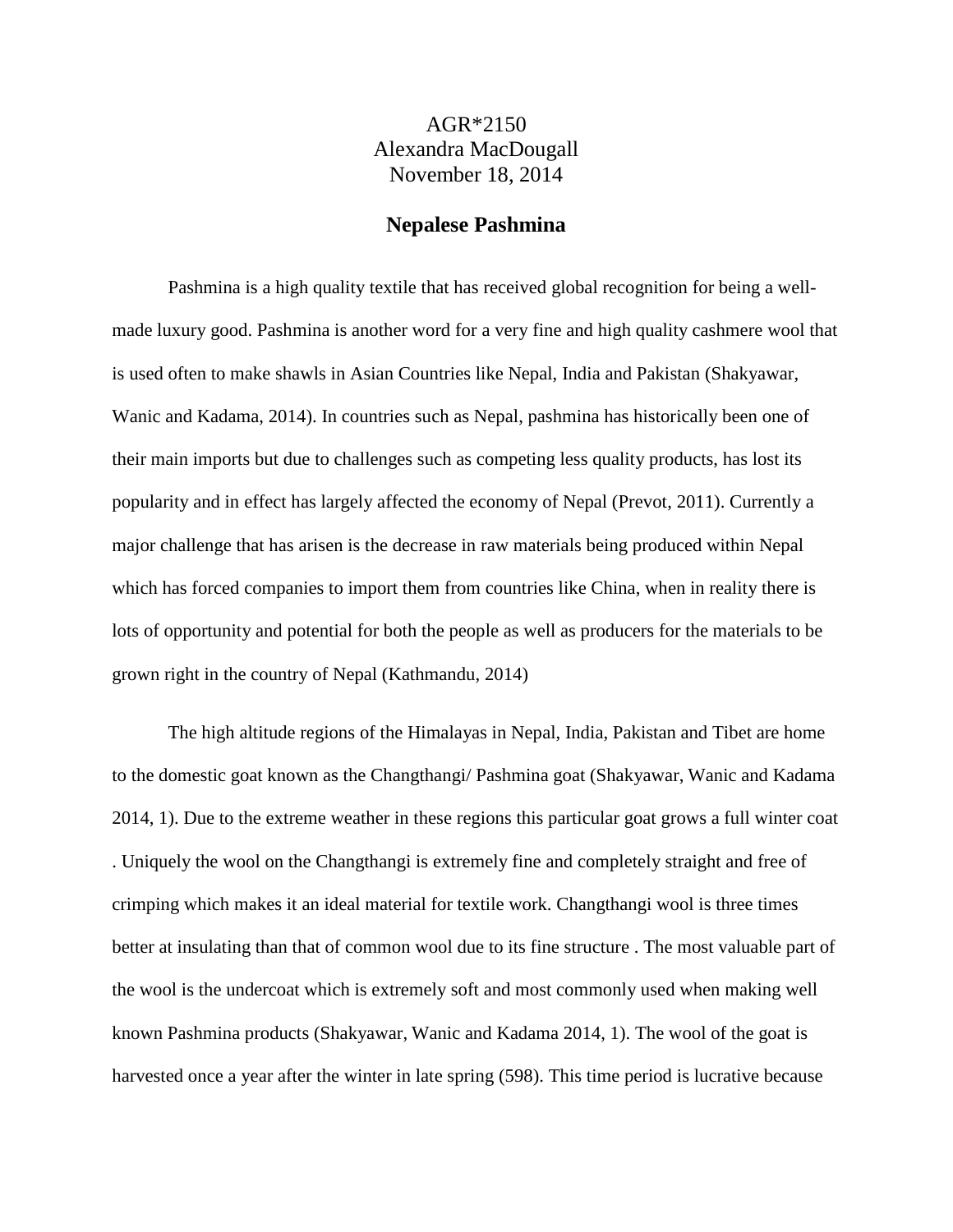this is the time of year when the under coat becomes loose from the hair follicles and is only being held in by the outer coat of the wool (Ganai, Misra and Sheikh 2011, 598). From here the wool is gathered, sorted and washed with water (no soap) to clean off dust and dirt (Sunrise Pashmina). The wool is then combed to loosen and separate the fibers, and then rubbed with paste which consists of a mixture of pounded rice and water (Sunrise Pashmina). This step is necessary to toughen the wool before spinning into yarn (Sunrise Pashmina). A study examining the quality difference between hand- spun, machine-spun and blended pashmina shawls, concluded that hand-spun shawls were found to be "dimensionally stable and superior in quality" (Shakyawar, Wanic and Kadama 2014, 6). This finding is important to note when examining the potential benefits that the promotion of Pashmina products would have for the local producers in Nepal.

The farming families in the mountainous regions of Nepal would benefit from all the advantages of raising these goats, not only from the potential benefits of the pashmina wool, but the overall benefits of owning livestock. Changthangi goats have an average milk yield from 170 to 500 ml a day, which is a benefit to a family to maintain healthy calcium and protein levels especially if the family is hit with a period of famine or loss of crops (Ganai, Misra and Sheikh 2011, 597). Milking the goats is an easy tasks for children to maintain as well as women are the most likely to be tasked with the job of weaving the pashmina which is financially beneficial for women who are limited to house work and child rearing by cultural norms. Although male goats have higher wool production having both male and female goats improve the overall welfare of the family (Ganai, Misra and Sheikh 2011, 598)

The use of pashmina has an extended history of use by the ancient people of Nepal, but more recently pashmina experienced an economic boom through the global market during the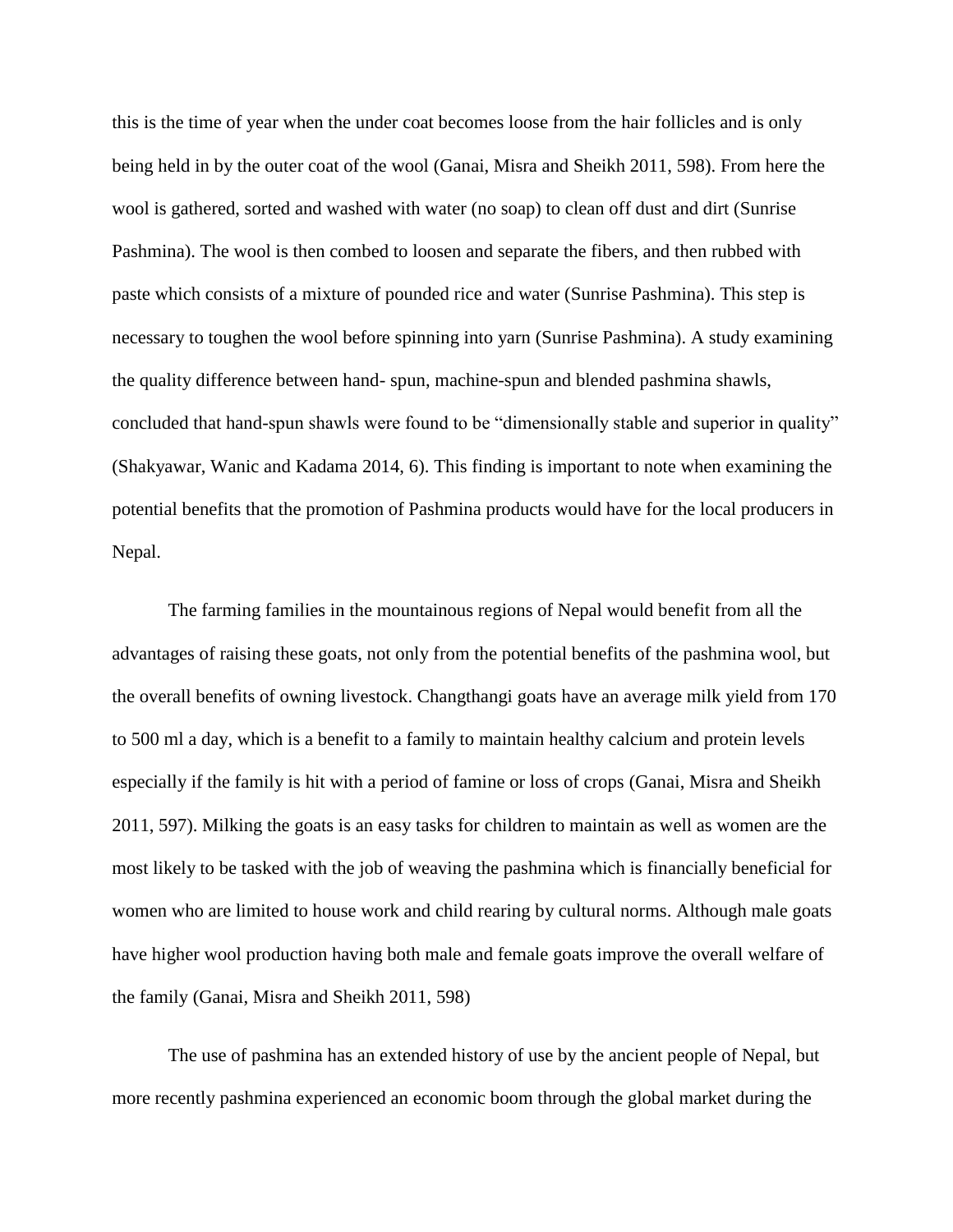late 1990s (Prevot 2011, 11). At the peak of production Nepal had exported "\$103 million worth of Pashmina" in 2000 (Prevot 2011, 12). At this time the pashmina industry was employing around 60,000-70,000 people. This infatuation by the Western world drew the attention of countries such as China who also wanted to tap into this market. The production of knock-off pashmina shawls that were being produced and sold for a cheaper price caused confusion of the difference in quality and thus caused this luxury item to be clumped into the same category as everyday scarves (Prevot 2011, 12). As of 2011 only about 10,000-15,000 Nepalese people were employed in this industry and the pashmina exports had dropped to approximately \$18 million in just 10 years (Prevot 2011, 12). With a desire to become competitive again the pashmina industry in Nepal has suffered with issues of overproduction and insufficient quality control (Biggs 2005, 1840). Another major problem that Nepal has faced when exporting to Western world is the high percentage of import duties that is imposed on textile and pashmina goods. In the early 2000s America terminated their duty-free arrangement that that had with Nepal on these goods and implemented a 15% tax to all Nepalese garments (Pakistan Textile Journal, 2012 and Economist Intelligence Unit: Country ViewsWire, 2004).

## **Export potential to Canada**

There is an opportunity for the Nepalese pashmina industry to expand its exports further into Canada. Tapping into the Canadian market of luxury items is where the Nepalese need to aspire to. It has been noticed that a major trend growing in the Canadian community is the interest in authenticity and quality in the product being purchased (Agriculture and Agri-Food Canada 2010, 15). Although the following data is derived from a Canadian consumer study on food decisions, it can also be applied to the attitudes towards most goods being purchased by Canadians. A consumer interest in Canada towards health, environment, a need to be different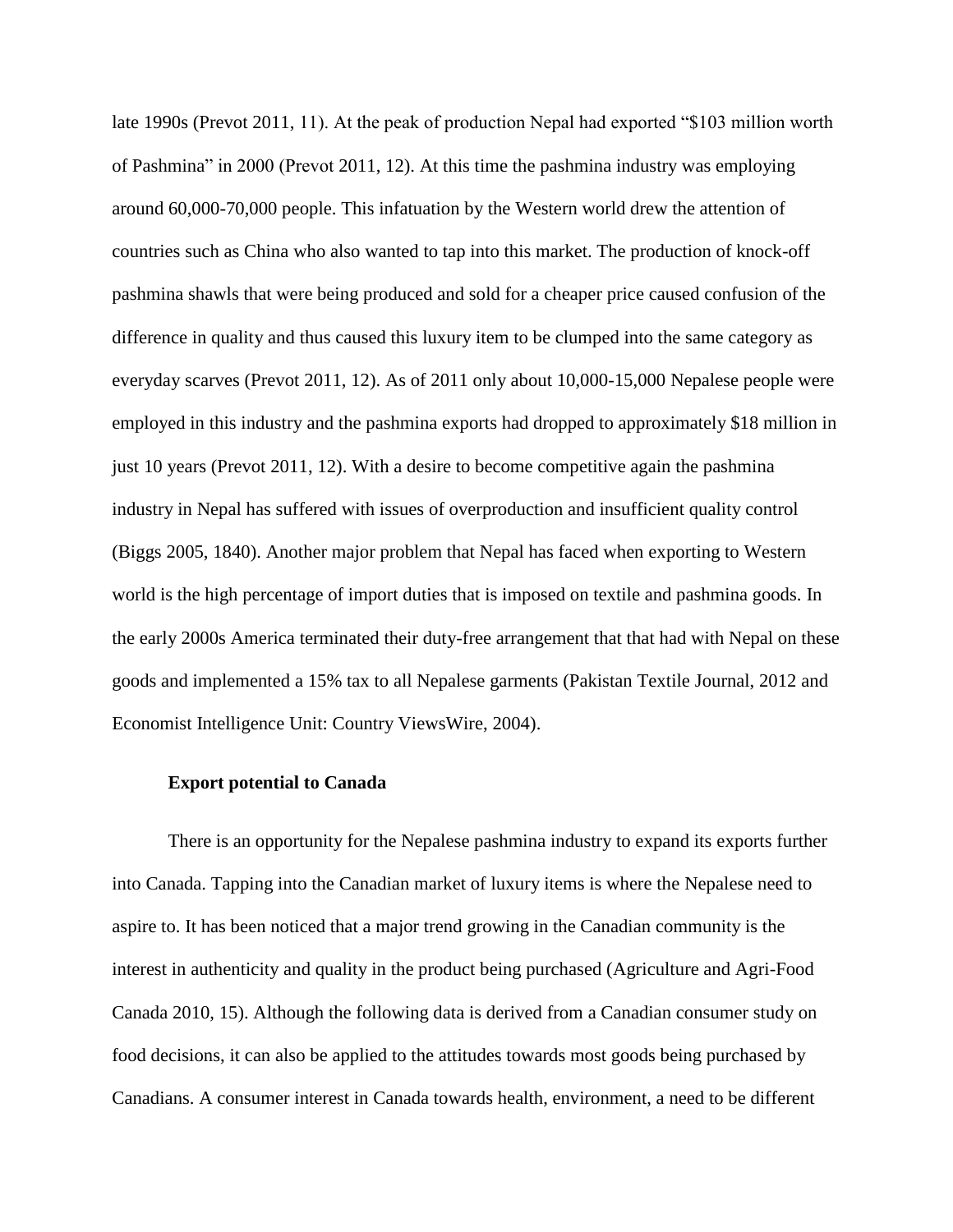from the mass crowd, authenticity and a every growing desire for smaller markets versus mass markets makes Canada a perfect country for the Nepalese pashmina industry (Agriculture and Agri-Food Canada 2010,15). As a popular Nepalese pashmina producer says "We sold our first shawls personally to dignitaries from the West on Ambassadorial entourages. Today, the winds of change have brought us friends who sell it to self-respecting denizens of beautiful hinterlands, our seamstresses and weavers see on TV" (Everest Pashmina).

Another issue faced by the pashmina industry is the confusion by consumers in labelling terminology because pashmina is technically cashmere and is labeled so. It has been identified that by branding Chyangra pashmina on products as well as marketing the name in relation to the quality of Nepalese quality has resulted in an increase in sales says Ratna Shakya who is the President of the Federation of Handicrafts Association of Nepal (FHAN) (Kathmandu, 2014). On top of this the Nepal Pashmina Industries Association is attempting to increase product recognition by registering "Chyangra pashmina brand in 41 countries including major export markets like the US and Europe" (Kathmandu, 2014). Expanding their brand in to companies such as Spencers Pashmina (http://www.spencerspashmina.com/) who identifies the importance in quality of pashmina, who have a relationship with selling to Canada, can help further their sales without damaging their reputation.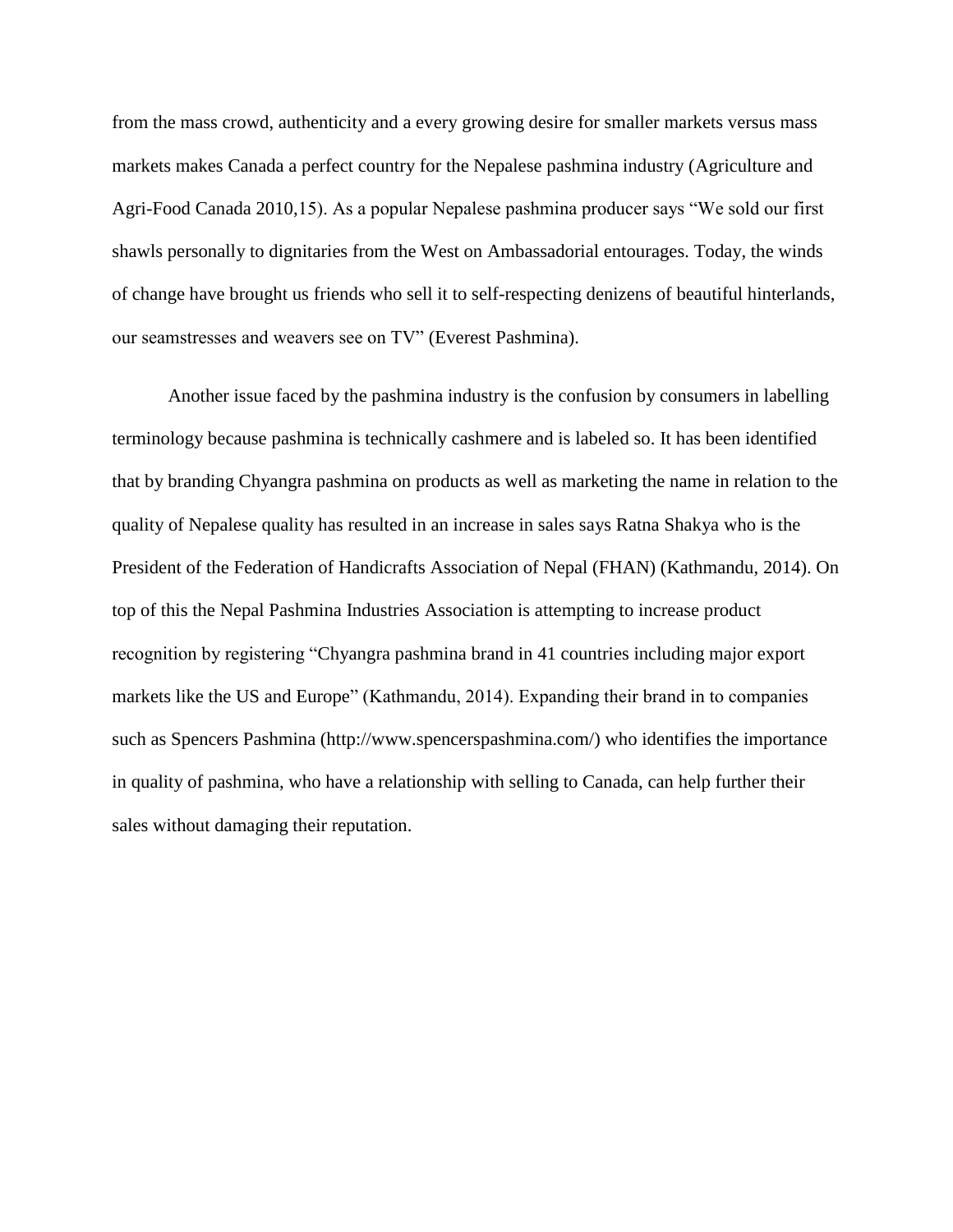## References

Ganai, T. A. S., S.S. Misra, F. D. Sheikh. (2011). *Characterization and evaluation of Pashmina producing Changthangi goat of Ladakh*. Indian Journal of Animal Sciences 81 (6): 592–599, June 2011.

https://www.google.ca/url?sa=t&rct=j&q=&esrc=s&source=web&cd=9&cad=rja&uact=8&ved= 0CEUQFjAI&url=http%3A%2F%2Fwww.researchgate.net%2Fprofile%2FFeroz\_Din\_Sheikh% 2Fpublication%2F235217029\_Characterization\_and\_evaluation\_of\_Pashmina\_producing\_Chan gthangi\_goat\_of\_Ladakh%2Flinks%2F02bfe51075fc6ba681000000&ei=TmlrVJWhDMaeyATA jYL4BQ&usg=AFQjCNGYGL2Db8l6myg4Lsn4xIVNleLcbQ&sig2=Cd0\_teVCyQLy41nYMjT Y\_g&bvm=bv.79908130,d.aWw

Prevot, C. (2011). *Pulling the Cash From Cashmere: Reviving Nepal's Pashmina.* SIT Graduate Institute/SIT Study Abroad. Paper 1160. http://digitalcollections.sit.edu/cgi/viewcontent.cgi?article=2152&context=isp\_collection

Sunrise Pashmina. http://digitalcollections.sit.edu/cgi/viewcontent.cgi?article=2152&context=isp\_collection

Everest Pashmina. http://www.everestpashmina.com/yarns.php

Briggs, S., Messerschmidt, D. (2005). Social Responsibility in the Growing Handmade Paper Industry of Nepal. World Development Vol. 33, No. 11, pp. 1821–1843. http://ac.elscdn.com.subzero.lib.uoguelph.ca/S0305750X05001452/1-s2.0-S0305750X05001452 main.pdf? tid=a4a2d852-6f56-11e4-90e2-00000aacb360&acdnat=1416338045\_21963a281ee6fa45f2c48613d9d2ad8f

Pakistan Textile Journal. (2012). Country seeks zero-duty on garments and pashmina in US. Pakistan Textile Journal. 61.4 (Apr. 30).

http://go.galegroup.com.subzero.lib.uoguelph.ca/ps/i.do?&id=GALE|A286673814&v=2.1&u=gu el77241&it=r&p=AONE&sw=w

Economist Intelligence Unit: Country Views Wire. (2004) Nepal Economy: Trade remains sluggish.

http://go.galegroup.com.subzero.lib.uoguelph.ca/ps/i.do?&id=GALE|A121456573&v=2.1&u=gu el77241&it=r&p=AONE&sw=w

Agriculture and Agri-Food Canada. (2010). The Canadian Consumer Behaviour, Attitudes and Perceptions Toward Food Products. http://www5.agr.gc.ca/resources/prod/Internet-Internet/MISB-DGSIM/ATS-SEA/PDF/5505-eng.pdf

Kathmandu (2012) .Nepal: Pashmina exports rebound with focus on quality. TFO Canada. http://www.tfocanada.ca/news.php?item=1156